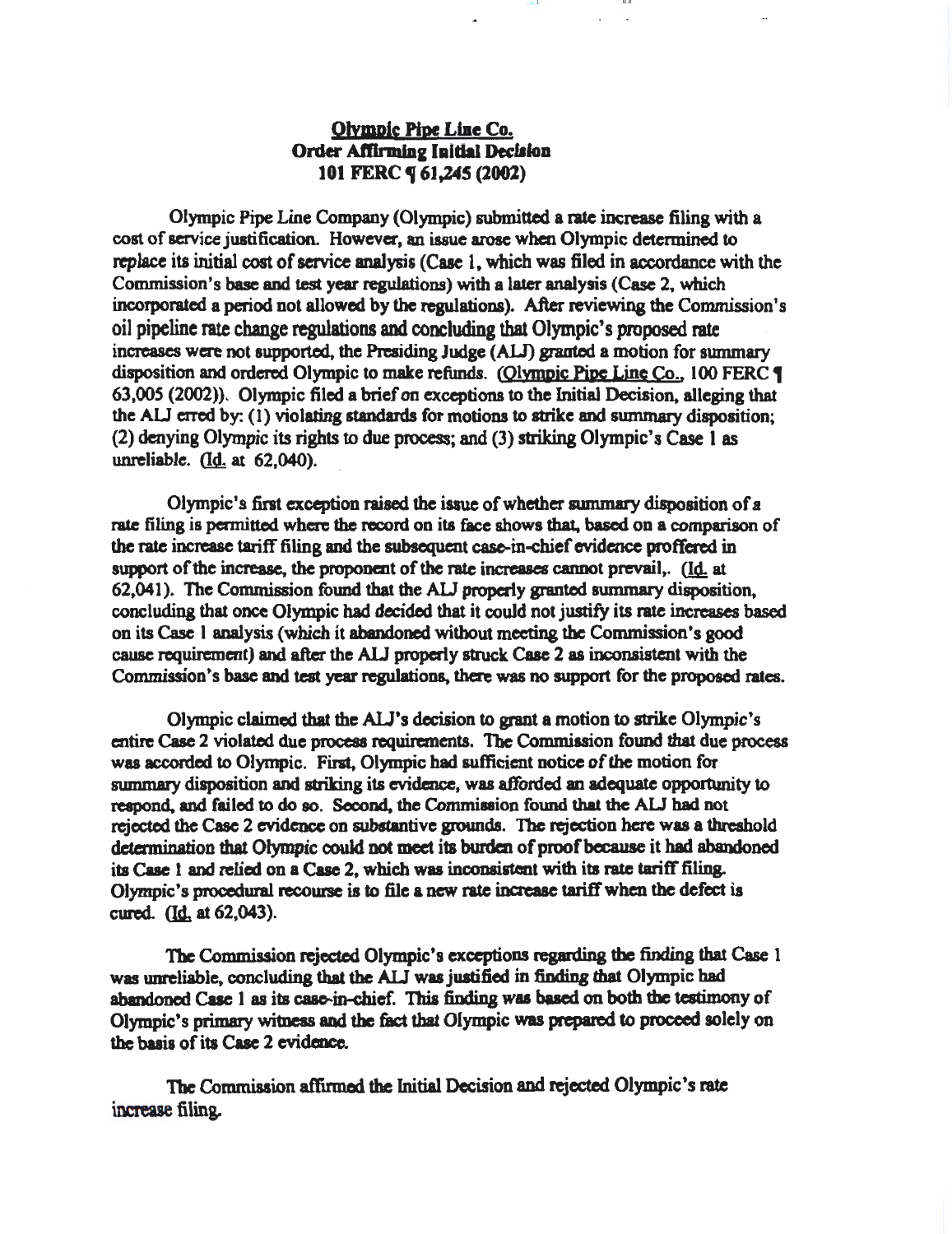CCH Internet Research NetWork **Page 1 of 10** 

COMM-OPINION-ORDER, 101 FERC 161,245, Olympic Pipe Line Company, Docket No. IS01-441-000, (Nov. 28,2002)

C12005, CCH INCORPORATED. All Rights Reserved. A WottersKiuwer Company

Olympic Pipe Line Company, Docket No. IS01-441-000

(82,039]

## $[161, 245]$

Olympic Pipe Line Company, Docket No. IS01-441-000

Order Affirming Initial Decision

## (issued November 26, 2002)

### Before Commissioners: Pat Wood, III, Chalrman; William L. Massey, Linda Breathitt, and Nora Mead Brownell.

1. On July 19, 2002, the Presiding administrative law judge (ALJ) issued an initial decision  $1$  recommending rejection of Olympic Pipe Line Company's (Olympic) rate increase filing in Docket No. IS01-441-000. <sup>2</sup> The initial decision is affirmed for the reasons stated below. This order benefits the public because it requires carriers filing cost-of-service rate increases to support their filings with case-in-chief evidence consistent with the Commission's regulations.

### •• Introduction

### **Background**

2. On July 30, 2001, Olympic submitted a tariff filing with a cost-of-service justification that proposed to increase Olympic's rates for transportation of petroleum products from Anacortes, Ferndale, and Cherry Point, Washington to Linnton and Portland, Oregon by 62 percent.<sup>3</sup>

3. Olympic stated that the reasons for filing the rate increases were that it had an earnings gap due to increased power rates, system enhancements and an aggressive internal inspection and repair program. <sup>4</sup> Olympic estimated that it can transport about 90 percent of the volume that it transported in 1998 (the last full year before an explosion on its pipeline), <sup>5</sup> at 80 percent of its 1998 operating pressure. It stated that it excluded from its cost data all costs directly associated with the Whatcom Creek accident and its operator transition

## (12,MO]

costs, <sup>6</sup> adjusted the base period data to reflect the pending sale of its SeaTac assets, and adjusted the additions to carrier property in service due to smart pigging, internal inspection repairs, hydrotesting, boring and rerouting of line segments, and control system upgrades.

4. Tosco Corporation (Tosco) and Tesoro West Coast Company d/bla Tesoro Northwest Company (Tesoro)

<sup>1</sup> h a cch c c c b h gh e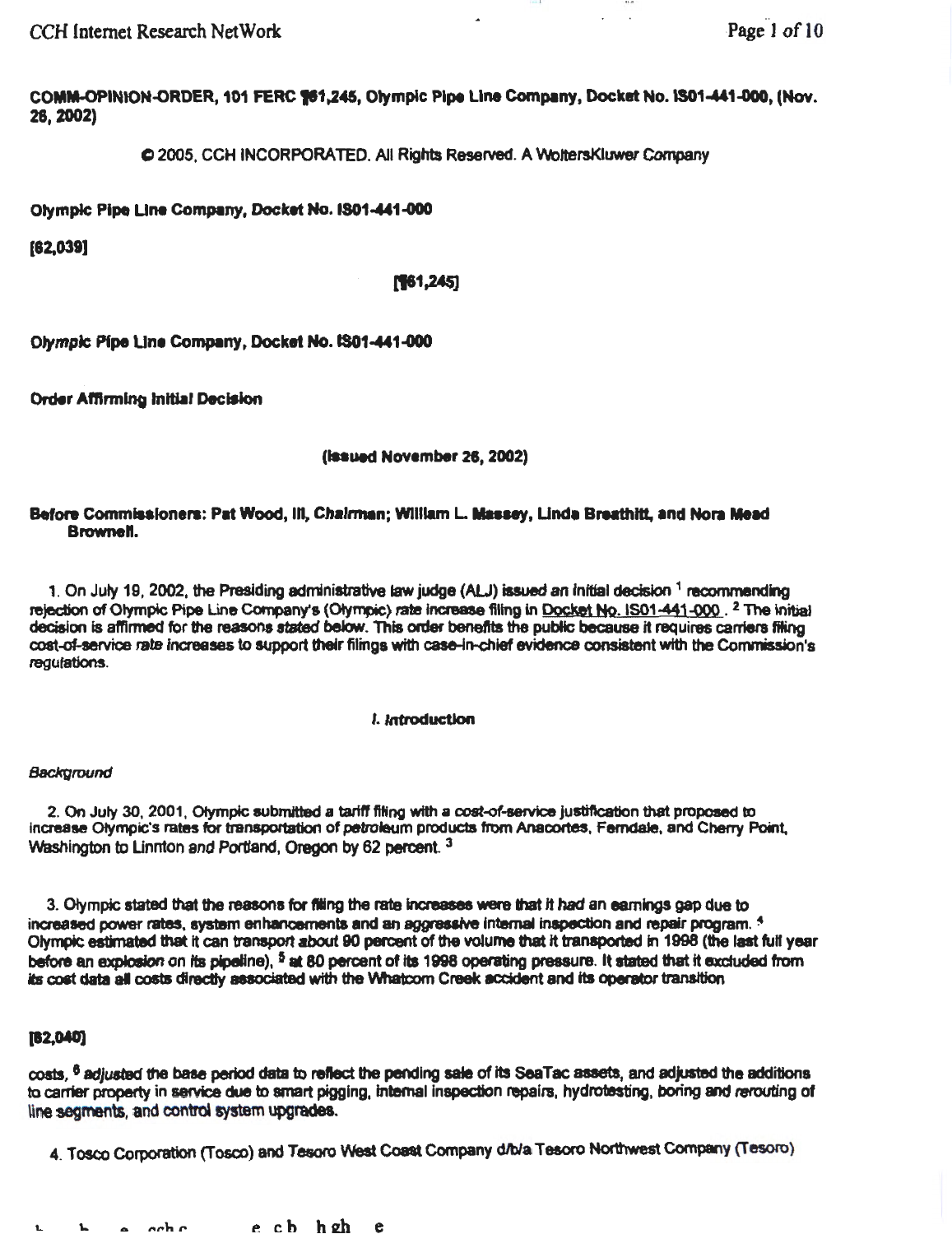protested the filing. They questioned Olympic's cost-of-service data supporting the proposed rate increases related to the Whatcom Creek accident. They also asserted that an investigation was needed to determine the basis of unusual increases in Otympic's outside services and operating expenses. Tosco challenged Olympic's proposed equity ratio of 82.92 percent and Olympic's proposed 11 .73 percent equity rata of return. Tesoro asserted that Olympic has not defined its base period or its test period, and that the test period data did not appear to conform to the nine-month adjustment period requirement. The Commission found that the issues in this case pertain to the data and methods used to detennine Olympic's cost-of-service, and to specific aspects of Olympic's present and historic business practices. The resolution of these factual disputes would affect the cost impact on Tosco and Tesoro as individual shippers on Olympic. The Commission found that there was insufficient data before the Commission to resolve these disputes. It was therefore appropriate to establish hearing procedures to examine the issues. <sup>7</sup>

5. After initial settlement judge procedures proved unsuccessful, prehearing conferences were held before the ALJ on October 18, 2001, and January 3, 2002. Pursuant to the procedural schedule set by the AU, a motion for summary disposition and striking testimony was filed on June 14, 2002 by Tesoro.

#### Initial DeCision

6. The ALJ reviewed the Commission's oil pipeline rate change regulations and concluded that Olympic's proposed rate Increases were not supported, granted summary disposition and ordered refunds.

#### **Exceptions**

7. On August 19, 2002, Olympic filed a brief on exceptions to the initial decision. Olympic argues that the ALJ erred by: (1) violating standards for motions to strike and summary disposition; (2) denying Olympic its rights to due process; and (3) striking Olympic's Case 1  $6$  as unreliable, relying on the change in ownership and operation of Otympic as a basis for ruling against Olympic, and relying on the absence of audited financial records and finding that costs of the VVhatcom Creek accident may not have been excluded from Otympie's proposed cost-ofservice.

#### Exceptions Opposed

8. Briefs opposing exceptions were filed by Tesoro and Tosco on September 9, 2002. Tosco opposed exceptions filed by Olympic on the basis that: (1) the ALJ property rejected Olympic's rate increases; (2) Olympic failed to support is rate increase filing, as required by the regulations; and (3) Olympic was given and exercised its due process rights in answering the objections to its evidence.

9. Tesoro argues that exceptions should be denied because Olympic's evidence did not comply with the regulations, and did not meet its prima facie burden, and because its base periods were projected budgets, not actual expenses, and its witnesses were not familiar with Olympic's operations or books of account.

10. On October 7, 2002, Olympic filed a motion to strike parts of Tesoro's brief opposing exceptions. Tesoro filed an answer on October 22, 2002.

#### **11. Discussion**

1. Standards for Summary Disposition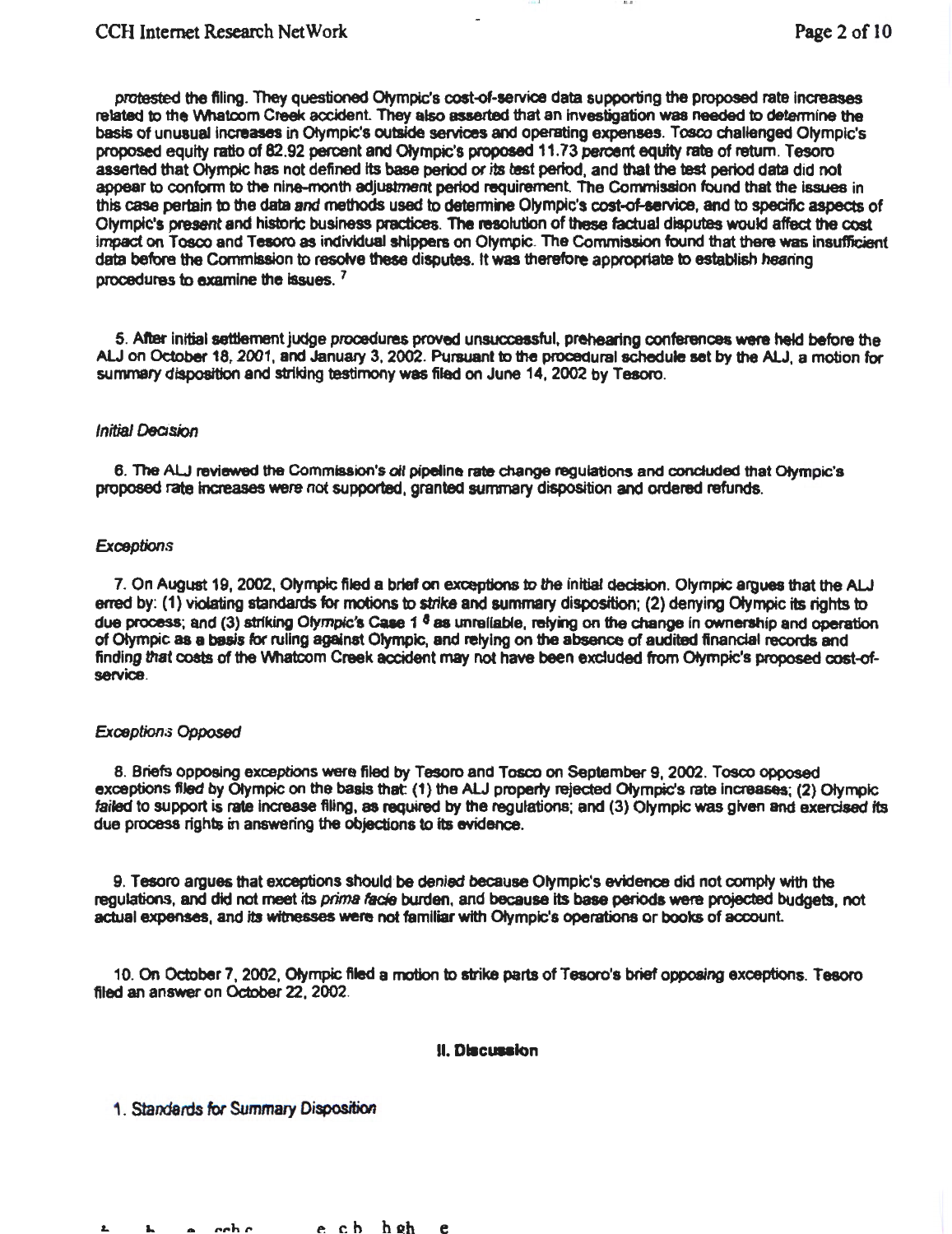#### Initial *Decision*

11. The ALJ found that Olympic's case-in-chief evidence consisted of two separate rate cases: the first Case 1, followed the rate increase filing of July 30, 2001, adopting a year 2000 as the base year and the nine-month test period subsequent to the base year. The aecond, Case 2. assumed a base year of October 1, 2000 to September 30, 2001 and a test period of nine months from October 1, 2001 to June 30, 2002, for adjustment of that base year costs, throughput and rates. <sup>9</sup> Olympic indicated it intended to follow Case 2.

12. On June 26, 2002, the ALJ ruled that the Case 2 case-in-chief was inconsistent with the oil pipeline rate regulations, as Olympic's evidence addressed a base and test period inconsistent with those contained in the rate Increase

### [82,041)

filing, and the ALJ struck that evidence.  $19$  The ALJ also held that Olympic's Case 1 evidence could not be the basis for going forward to a hearing because Olympic itself did not believe it was correct and reliable and therefore, granted summary disposition of Olympic's filing. 11 Specifically, the ALJ found upon review of the proposed evidence, that Olympic's Case 1 did not present costs "known and measurable with reasonable accuracy." and it would therefore be futile to proceed to a hearing. In reviewing Olympic's filings, the ALJ found that no explanation had been given for Olympic's abandonment of its initial filing, other than an allusion to the fact that Olympic still did not have "litigation-firm" numbers, and that such was not sufficient justification for further accommodations to Olympic. <sup>12</sup> The ALJ concluded that the appropriate remedy was to reject Olympic's July 30, 2001 filing and to encourage Olympic to re-flle when lt can put together justifiable numbers in support of the rate lnc:teases.

### **Exceptions**

13. Olympic argues it had no notice of the ALJ's intention to strike Olympic's evidence. Further, Olympic argues that the motion to strike goes to the admissibility of evidence. Here the ALJ decided the mer1ta and sufficiency of Olympic's case-ln-dlief and disputed Issues of fact when the AlJ should have interpreted the evidence In the most favorable light to Olympic. Thus, continues Otympic, it was improperly denied a hearing on the merits. 13

### **Commission Decision**

14. Olympic's exception goes to the issue of whether summary disposition of a rate filing is permitted where the record on its face shows that the proponent of the rate increases cannot prevail, based on a comparison of it rate increase tariff filing and the subsequent case-in-chief evidence proffered in support of the increase.

15. Rule 217 of the regulations  $14$  states that "if the decisional authority determines that there is no genuine issue of fact material to the decision of a proceeding . . . the decisional authority may summarily dispose of all or part of the proceeding: The ALJ granted the motion for summary disposition based on the findings contained in the Initial decision.

16. Olympic's case-in-chief, dated December 13, 2001, was filed by Brett A. Coilins and others in support of the proposed cost-of-service and increased rates. He stated that the results contained in Case 2 represent Olympic's cost-of-service in this litigated proceeding. <sup>15</sup> Case 2 represents a base period of October 2000 through September 2001, adjusted for known and measurable changes within nine months thereafter. He explained that this period included a full year with BP as operator and two of its line segments in operation, and that Case 2 was the correct basis for evaluation of Olympic's rate increases. <sup>16</sup> From this testimony, it is uncontroverted that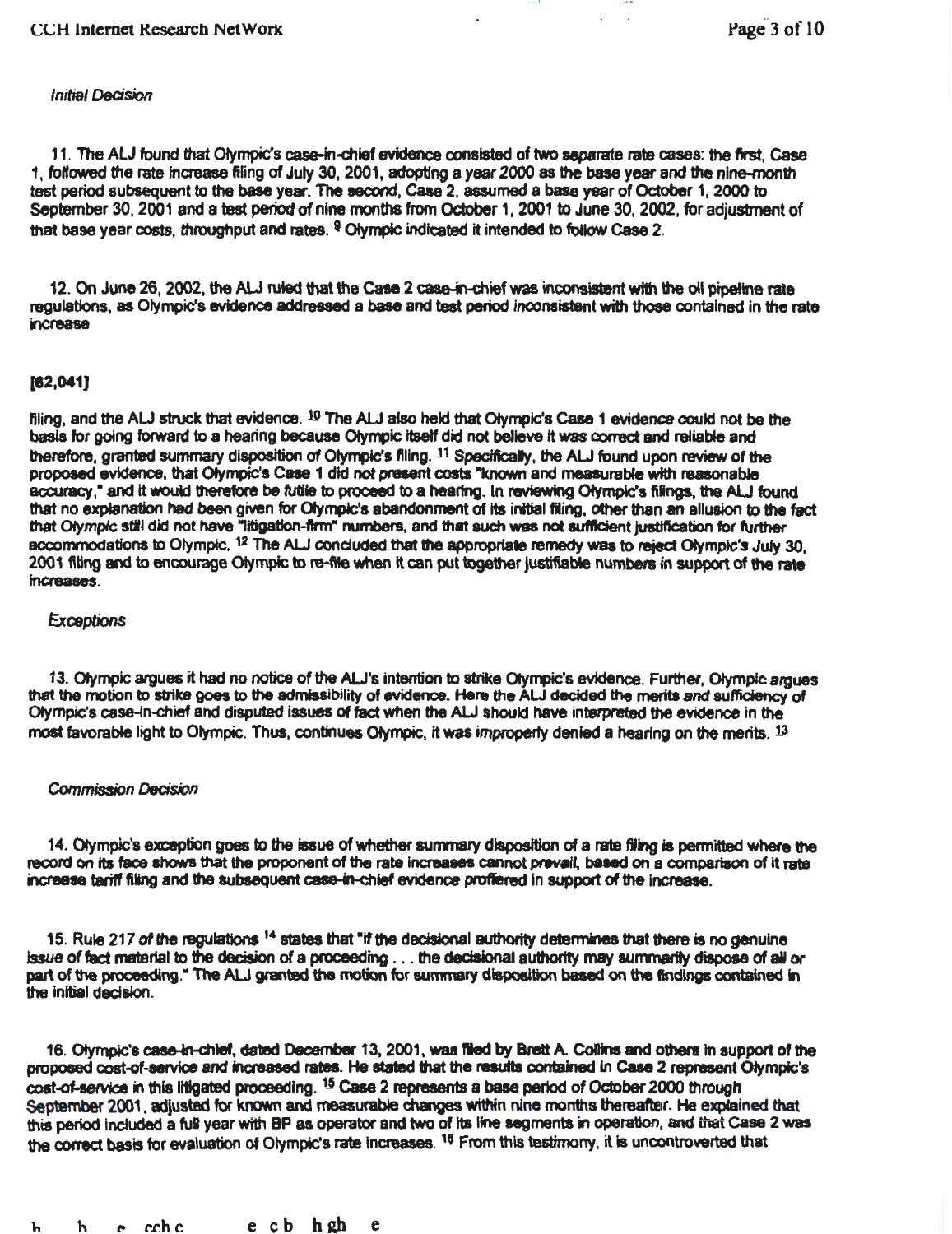Olympic's Case 1 testimony was irrelevant to any issue in this proceeding from that point on. <sup>17</sup> Accordingly, the ALJ's dismissal of Case 1 evidence proffered by Olympic must be sustained because whatever subordinate considerations 18 may have affected the analysis of case 1, they fade into insignificance when the proponent of a rate Increase unequivocally states that only a certain, spedfic other rate analysis supports its rate increase. Accordingly, Olympic's exceptions relating to the ALJ's decisions regarding Case 1 are rejected.

17. Olympic also claims that the regulations allow it the discretion to select a different base and test period from that used in Its rate increase filing. Olympic argues that there are two factors which justify the shift: the change in the pipeline operator from Equilon to BP, and the return to operation of two damaged pipeline segments. BP took over operation in July 2000,  $^{19}$  and the two pipeline segments resumed operations in 2001.  $^{20}$ The Ferndale to Allen segment resumed operations in January 2001 and the Allen to Renton segment resumed operations in June 2001. <sup>21</sup> The record shows that both of these events occurred before the end of the Case 1 test period, and were known and measurable changes in operations to permit Olympic to accordingly adjust actual base period data in its tariff filing of July 30, 2001, as required by the regulations. <sup>22</sup> That is the purpose of the test period adjustment procedure. The only conclusion one can reach in

## (12,G42]

these circumstances is that Olympic decided in December 2001 that it could not justify its rate increases based on the tariff filing of July 30, 2001, and it needed to abandon that base and test period when it filed its case-in-chief. To the extent that the regulations allow a carrier discretion to submit a request to change its base and test period, for which good cause is required by the Commission's regulations, the Commission finds that these circumstances stated by Olympic would not justify its deviation from the regulations, as set out above. As we have observed, the two principal changes in operations of Olympic-the change in management and return to service of two pipeline segments were known on July 30, 2001, when Olympic tendered Its rate filing. Accordingly, the Commission finds that the ALJ property granted summary disposition in this proceeding.

2. Due Process *AccolrJed Olympic* 

#### **Initial Decision**

18. The ALJ found that Olympic had announced that the numbers filed with Its July 30, 2001 tariff filing were not litigation quality or ftrm numbers and when it filed Its case-in-chief on December 13, 2001 , it presented two versions of a cost-of-service; subsequently, on January 3, 2002, Olympic chose to proceed on the basis of Case  $2.$   $29$  On July 27, 2002, the ALJ suspended the procedural schedule, in light of the ruling on June 26, 2002, that the ALJ would issue an initial decisfon as soon as possibfe. The AU found that Olympic abandoned the base and test period in Its July 30, 2001 filing. The ALJ recognized that Olympic acknowtedged that existing Commission precedent required a carrier to use the same base and test period in its direct case that it used in its tariff filing, citing Gaviota. <sup>24</sup> The ALJ found no reason why Olympic should be allowed to take such liberties with the Commission's procedures. Therefore, the appropriate remedy was to place Olympic in the same position as all other carriers are in when a cost-of-service filing is made by striking all of the Case 2 case-in-chief testimony.

### **Exceptions**

19. Olympic argues that the ALJ's decision to strike Olympic's entire case-in-chief violated due process requirements and standards for motions to dismiss and summary disposition. Olympic also argues that the Interstate Commerce Act (ICA) Sections 13(1), 15(7) and 15(13) prohibit the Commission from rejecting its rate flling in this proceeding. Olympic also argues the Commission's regulation in Section 341.11<sup>25</sup> prohibits rejection of ita rata fling at this stage of the proceeding.

#### Commission Decision

*P.* r.h hllh e h a cche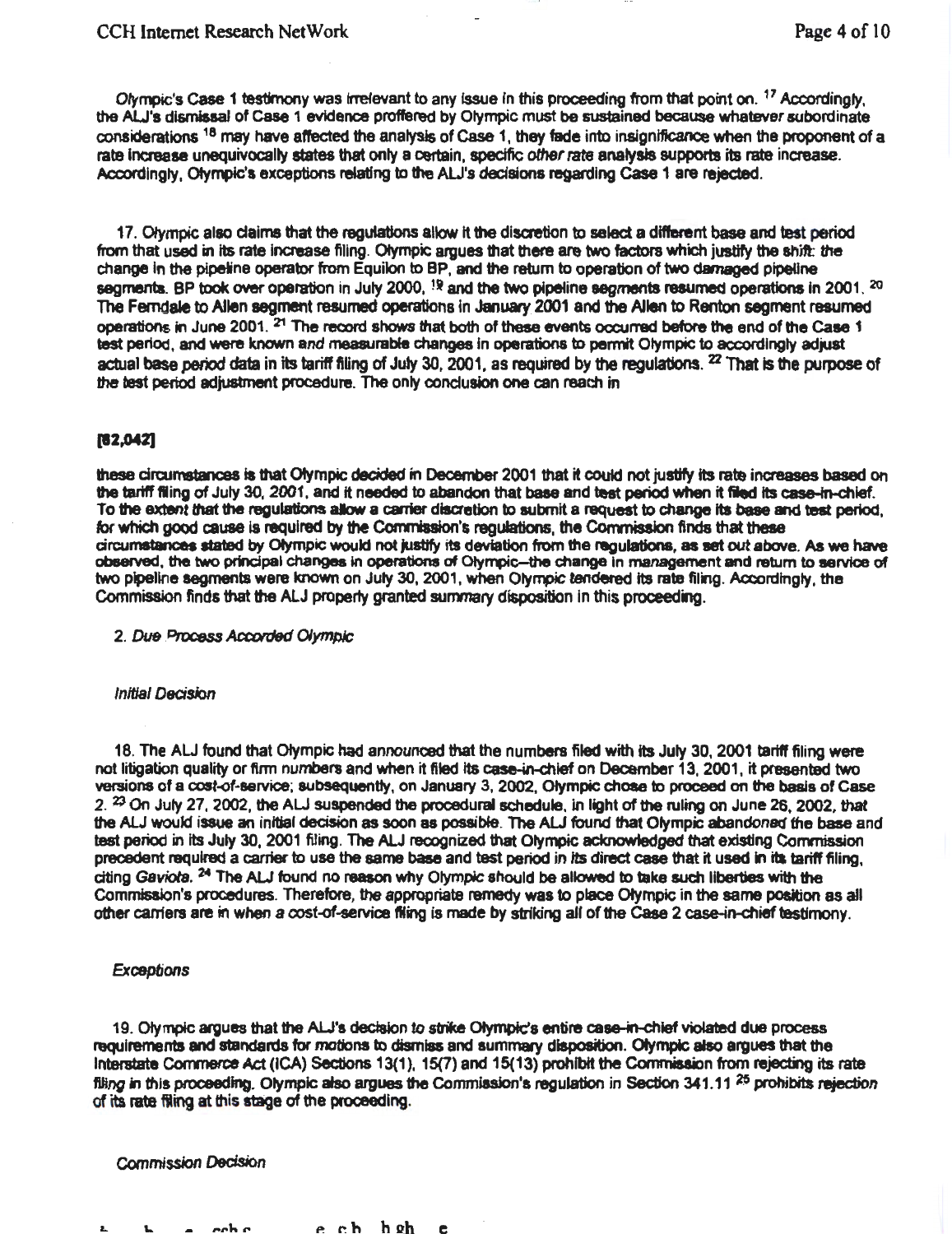20. On June 14, 2002, Tesoro filed a First Motion for Summary Disposition and to Strike Testimony. By order issued June 18, 2002, the ALJ set June 25, 2002 as a date for Olympic's response and scheduled oral argument on the motion. <sup>26</sup> Olympic filed its answer and the ALJ considered the motion and the answer in an oral argument held on June 28, 2002, at which time Olympic had a full opportunity to respond to the motion. The authorities  $^{27}$ cited by Olympic, as a basis for its claim of denial of its due process, are therefore irrelevant, as the record shows that Ofympk: had adequate notice of the pendency of the motion for summary disposition and striking Its evidence, and had the opportunity to respond, but chose not to. The ALJ ordered that Olympic could file an answer after being allowed a full 15 days to prepare a response to the motion to strike. Olympic did not take advantage of that opportunity. Furthermore, at the oral argument, the ALJ asked Olympic to advise her if it decided to abandon its July 30, 2001 filing rather than waiting to take exceptions to an initial decision in order to promote judicial economy and avoid the waste of valuable administrative resources. <sup>28</sup> Olympic then did not respond, and ignored that opportunity. After waiting almost three weeks, the ALJ issued the initial decision and order granting the motion on July 19, 2002. Accordingly, the Commission rejects Olympic's assertion it had no notice or opportunity to respond to the motion for summary disposition and to strike its case-in-chief.

21. Olympic argues that a rate increase which has gone into effect cannot be rejected, citing Municipal Light Boatds *v.* FPC. 29 That

## (62,043)

case, however, stands for the proposition that the Commission may adopt a procedure which may be likened to the motion for summary judgment contemplated by the Federal Rules of Civil Procedure, which in this instance is the result of the initial decision. 30 Furthermore, the Court of Appeals stated that the Commission may reject a filing that is a nullity. There is no dispute that Olympic's filing became a nullity when it abandoned Case 1 and sought to proceed on a different basis. The Commission here found that Olympic's rate increases had not been shown to be just and reasonable, and suspended them. The ALJ made no finding as to the justness and reasonableness of Olympic's proposed rates, and the result did not address the merits of Olympic's rate evidence. These circumstances are clearly distinguishable from authorities cited by Olympic. <sup>31</sup> The rejection here was a threshold determination that Olympic could not meet Its burden of proof because It had abandoned Its case 1 and relied upon a Case 2, which was inconsistent with the July 30, 2001 rate increase tariff filing. Thus, there was no value to a hearing on the merits. The ALJ's actions in this proceeding, in granting summary disposition under Rule  $217$ ,  $32$  did not make a decision on the merits of Olympic's case-in-chief.

22. Consistent with Municipal Light Boards,  $33$  there was a defect in Olympic's rate increase tariff filing in that it could not be supported wfth reliable evidence and the proponent of the rate increase did not support the filing; however, that defect was not revealed until after December 2001, when it filed its case-in-chief. The ALJ's rejection of the Case 2 evidence is not based on substantive determinations, but purely procedural considerations. Anally, Olympic argues that there is no procedural recourse to conecting a defective filing. That is incorrect, for as determined by Judge Brenner in Gaviota, <sup>34</sup> the proper procedure is for Olympic to file a new rate increase tariff at such time as it is prepared to support it with consistent and substantial case-in-chief evidence. Accordingly. we find that due process was accorded Olympic by the AU's decisions.

### 3. Reliability of Olympic's Evidence

#### **Initial Decision**

23. The ALJ reviewed the record on six areas of concern with the Case 1 proposed evidence: (1) the atmosphere of alteration of data, resulting from the change in corporate ownership and pipeline management in 2000; (2) the multiple changes in accounting systems during crucial periods; (3) the lack of knowledgieable employees with historically complete experience and knowledge; (4) the lack of objectively reliable audited numbers; (5) the uncertainty surrounding the calculation of throughput volumes; and (6) the existence of unusual and substantial costs without complete and reliable information, apparently stemming from the Whatcom Creek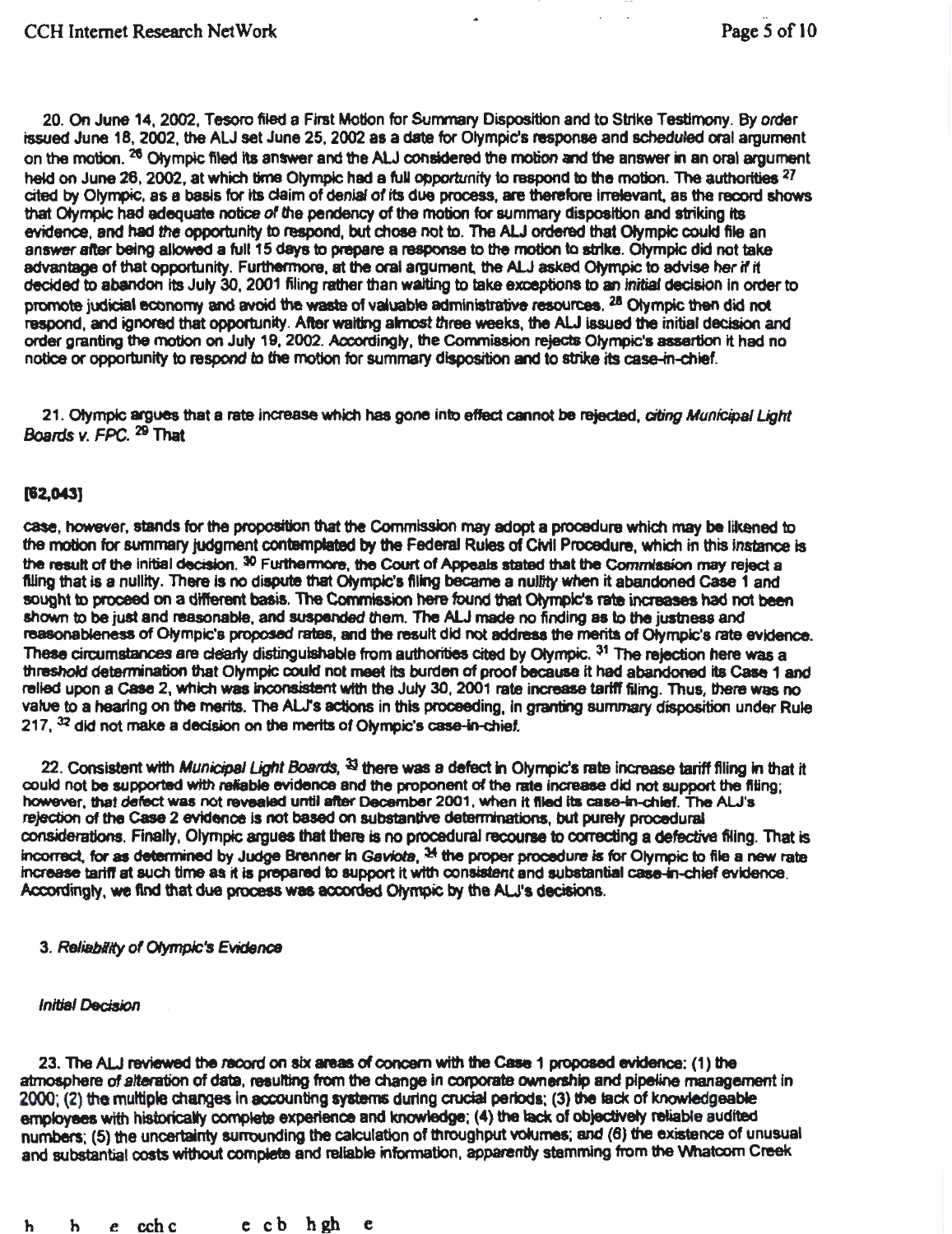## accident. <sup>35</sup>

24. The ALJ further found that because of the new ownership of the pipeline, a new operator, and new personnel offering testimony who had no prior experience with Olympic or its books, the Whatcomb Creek accident and the subsequent line rupture, combined to result in a lack of confidence in the data and evidence presented. Further, the AU had substantial questions wf1h Olympic's use of 1998 throughput data, the assignment of costs from the accident, and the subsequent Investigation and rerouting of the pipeline. The ALJ concluded that after offering Olympic a reasonable opportunity to support its filing, it had failed to meet its prima facie burden to go forward to a hearing. The ALJ ordered the filing rejected and the refund of rate increases to shippers.  $36$ 

10 1 I I I[J

### **Exceptions**

25. Olympic excepts to the ALJ's statements regarding the unreliabiity of Case 1 and Olympic's asserted abandonment of its Case 1 evidence.  $37$ 

#### Commission Decision

26. The conclusion that Olympic had abandoned Case 1 as its case-in-chief is based on the testimony of Olympic's principal witness and the fact that it proposed to proceed solely on the basis of its Case 2 presentation. Secondly, the observations of the AU regarding the questions concerning the case 1 data and presentations of the accounts, custodians of the books, and related issues, are entirety collateral to the principal decision by Olympic to abandon the prosecution of the Case 1 evidence presentation.

#### $[62,044]$

The ALJ offered these observations to assist Olympic in the event it would proceed to file a new tariff filing which It could support. Thus, the ALJ was justified in finding that Case 1 was abandoned by Olympic. Accordingly, Olympic's exceptions regarding the findings of unreliability of the evidence are rejected.

4. Impact of Gaviota

**Initial Decision** 

27. The ALJ found that the decision in Gaviota  $38$  clearly set the standard for deciding the motion for summary disposition. In Gaviota, Judge Brenner, after striking Gaviota's evidence, allowed Gaviota to file a case-in-chief which followed its initial tariff filing with regard to base and test periods. That situation is not applicable to Olympic, since it already filed its Case 1 case-in-chief, which had the base and test periods the same as its tariff filing. There are :we reasons why that could not succeed here. Judge Brenner allowed the refillng by Gaviota because of the lack of a definitive intefpretation of the new regulations In 1996. That consideration would not apply to Olympic in this proceeding as Judge Brenner found that Gaviota was the first carrier to encounter the Issue arising under the new regulations, that circumstance is not applicable to Olympic. Olympic was fully aware of the Gaviots precedent and had no reason to expect a different outcome. Second, Olympic abandoned Ita Case 1 such that nothing was salvageable at that point and good cause could not be shown. Accordingly, the possibility of applying the exception from the prescribed test period in Section 346.2(a)(ii) <sup>39</sup> could not be granted.

 $h$  ah

**Exceptions**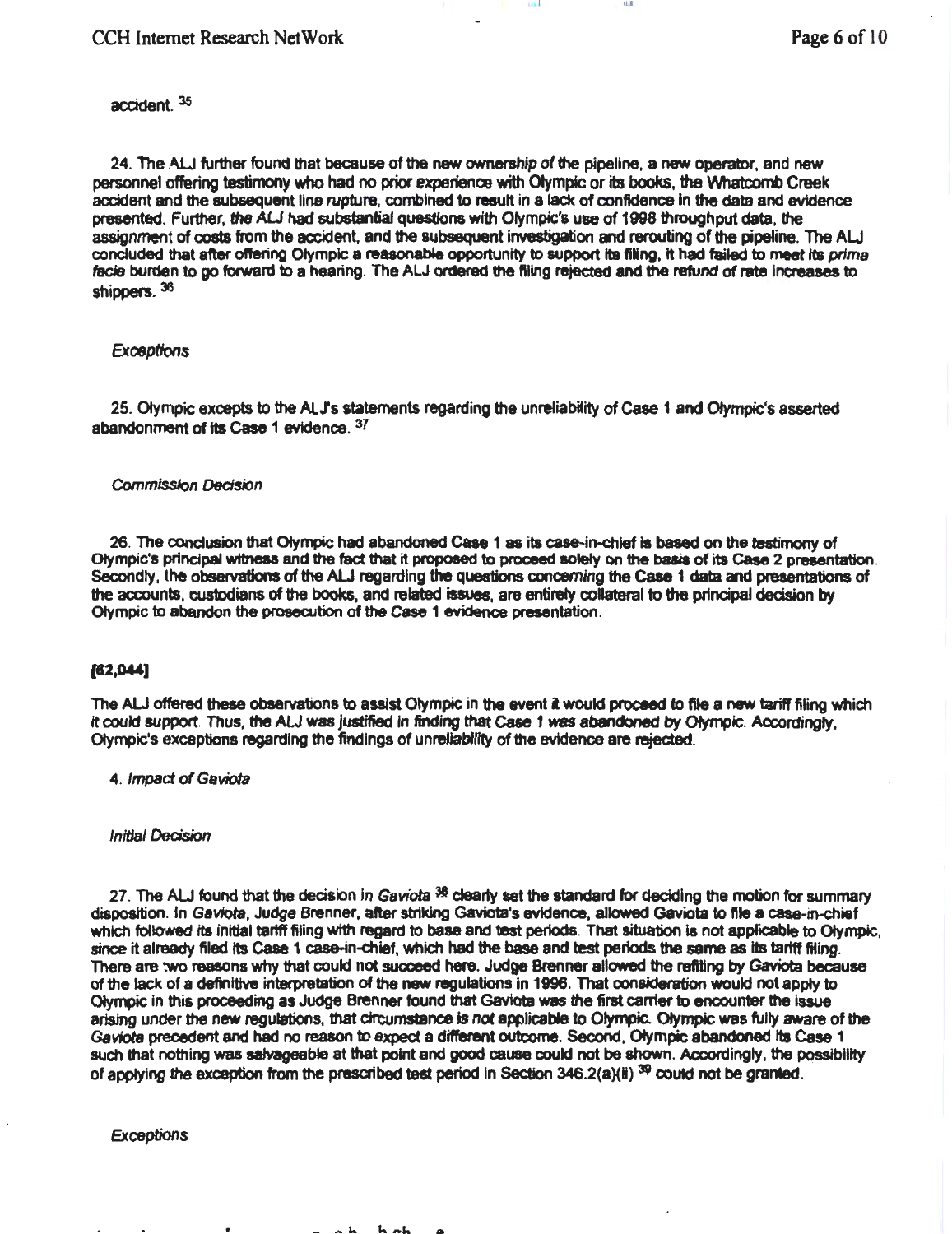28. Olympic argues that Gaviota does not support or compel the ALJ to strike the Case 2 presentation. <sup>40</sup> The ALJ held that the remedy required by the oil pipeline requistions and the 1996 decision in Gaviota was to strike the Case 2 scenario and to put Olympic in the place it should be, as with all other carriers, that when a cost-ofservice filing is made, it must use the same base and test periods as those used in its initial rate increase tariff filing.

#### Commission Decision

29. The Commission disagrees with Olympic's claim. The drcumstances of Olympic's attempt to move the base and test period nine months forward from that contained in its tariff filing is precisely the base and test period shifting attempted by Gaviota. After a thorough review of the background of the relevant ragulations and associated rulemakings regarding oil pipeline rate filings, Judge Brenner in *Gaviota concluded that "Gaviota in Its* answer, does not logically support the notion that a pipeline simply can choose to use base and test periods in its case-in-chief that differ from those that were used in the initial filing."  $4!$  Judge Brenner also found that "if the basis of that proof, the base and teet periods used In the Initial fling to Indicate the needed rata change, are different from the base and test period that are filed as part of the case-in-chief, then the pipeline is filing an entirely new case for changing its rates. Furthermore, ... it is clear that the natural gas regulations, the basis for the oil pipeline regulations at issue, do not permit pipelines to use different test periods in their separate filings. . . . The orderly and efficient administration of rate regulation requires some limit on the use of new data. A new rate proceeding can be instituted if necessary to compensate for changes occurring subsequent to the adjustment cutoff." <sup>42</sup> The Commission concurs in Judge Brenner's findings and the ALJ's reliance on it in the decision here.<br>There is no basis for an exception to the ALJ's findings and conclusions on this issue.

#### 5. Ruling on Motion to Strike Parts of Tesoro's Brief

30. On October 7, 2002, Olympic filed a motion to strike parts of Tesoro's brief opposing exceptions. Olympic argues that Tesoro's brief goes beyond issues raised In the initiaJ decision or Olympic's brief. These portions of the Tesoro's brief involve the: (1) issues in Olympic's rebuttal case; (2) details of Olympic's Case 1 evidence; (3) evidence from Olympic's intrastate rate case before the WUTC: (4) fines and damage lawsuits levied against Olympic over the W1atcom accident; and (5) issues such as overhead costs. transition costs and retroactive ratemaldng. Olympic claims it has been prejudiced by not having an opportunity to respond to Tesoro's brief on these matters.

31. Tesoro filed an answer arguing that Olympic opened the door to Tesoro's responses by referring to these matters in its brief on exceptions. Tesoro stated that: (1) Olympic's rebuttal case demonstrates Olympic's "moving target" tactics; (2) Olympic's Case 1 evidence

## (82.045]

is unreliable on specific issues; (3) evidence from the WUTC rate case is now moot because the Commission has issued a final order, (4) evidence of fines and lawsuits regarding the Whatcom accident rebuts Olympic's arguments on responsibility for the accidents; and (5) issues relating to specific ratemaking elements are relevant to the exceptions.

32. We grant Olympic's motion for the following reasons. First, evidence on specific issues, such as AFUDC, rate of return, transition costs, etc., was not ruled on by the ALJ and was not the basis of exceptions. Those issues are therefore irrelevant to our decision here. Second, the ALJ granted summary disposition based on the case-in-chief alone. Consequently, whatever the rebuttal evidence shows is not germane to our decision. Third, the WUTC references are irrelevant as they form no basis of our decision. Furthermore, it appears from Tesoro's answer that the WUTC's decision is on the merits of Olympic's rate increases, whereas our decision here does not address the merits of Olympic's claimed rate increases or any of the elements thereof. Should Olympic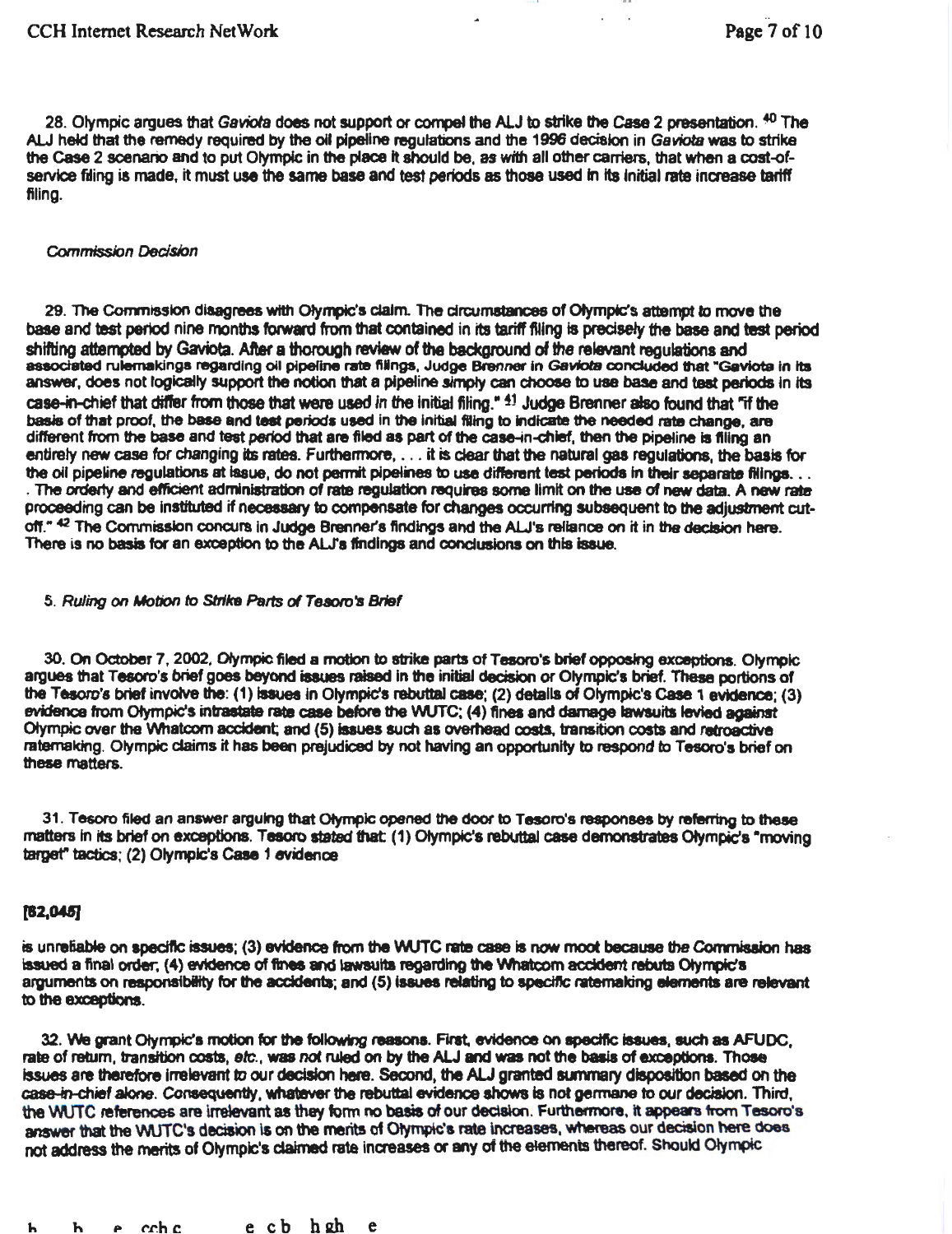choose to follow the AU's reconvnendation, It may file to support its positions on these issues in a new proceeding and Tesoro will be free to oppose them without their positions being prejudiced herein.

*The* Commission orders:

(A) The initiat decision issued on July 19, 2002 in this proceeding is affirmed.

(B) Olympic's motion to strike is granted as discussed In the body of this order.

(C) Olympic's Supplement No.4 to FERC Tariff No. 24 is rejected and otympic Is directed to refund to Its shippers the suspended rate increases with interest, as specified in the requlations. Olympic must notify all of its subscribers of the Commission's decision in this proceeding.

 $-$ Footnotes $-$ 

[62,039]

 $1$  100 FERC  $\P$ 63,005 (2002).

Z Order Accepting and Suspending Tariff, Subject *to* Refund and Conditions, and Establishing a Hearing and Settlement Procedures, 96 FERC 161,250 (2001), rehearing denied, 97 FERC 161,210 (2001).

<sup>3</sup> Supplement No. 4 to FERC Tariff No. 24. Olympic's rates for petroleum product transportation services within the State of washington are regulated by the Washington Utilities & Transportation Commission (WUTC).

<sup>4</sup> On May 30, 2001, Olympic submitted a cost-of-service justification that proposed to increase rates by 76 percent in Docket No. IS01-258.QQQ . Tosoo Corporation (Tosco) and Tesoro \Nest Coast Company dlbla Tesoro Northwest Company (Tesoro) protested. Tosco and Tesoro dalmed, among other things, that Olympic's filing did not provide the data required by Part 346 of the Commission's regulations. The Commission rejected Olympic's tariff filing by letter order issued June 29, 2001. 95 FERC 161.488 (2001). The Commission found that Olympic did not provide the required "statements, schedules, and supporting workpapers" to support its filing, and that had not propeny defined a 12-month base period consisting of actual experience and a 9-month test period consisting of reVenues and costs which are known and measurable with reasonable accuracy at the time of the filing. Further, Olympic did not lndude throughput data for the test period, as required by Section 346 of the Commission's regulations.  $18$  C.F.R.  $$346$  (2002).

5 In June 1999, there was an explosion on Olympic's pipeline in the \Nhatcom Creek area of Bellingham, Washington.

## [82,040)

6 BP Pipelines (North America) became the operator of Olympic after July 2000.

<sup>7</sup> Based upon a review of the filing, the Commission found that Supplement No. 4 to FERC Tartff No. 24 had not been shown to be just and reasonable and might be unjust, unreasonable, unduly discriminatory, or otherwise unlawful. Accordingly, the Commission accepted the tariff sheets for filing and suspended them, to be effective Septembe<sup>-</sup> 1, 2001, subject to refund.

<sup>8</sup> These cases are defined in Paragraph 11, *infra*.

<sup>9</sup> 100 FERC 185,005, at p. 65,007; Exhibits OLY-30, 31 and 32.

## $[62,041]$

P r. h h oh e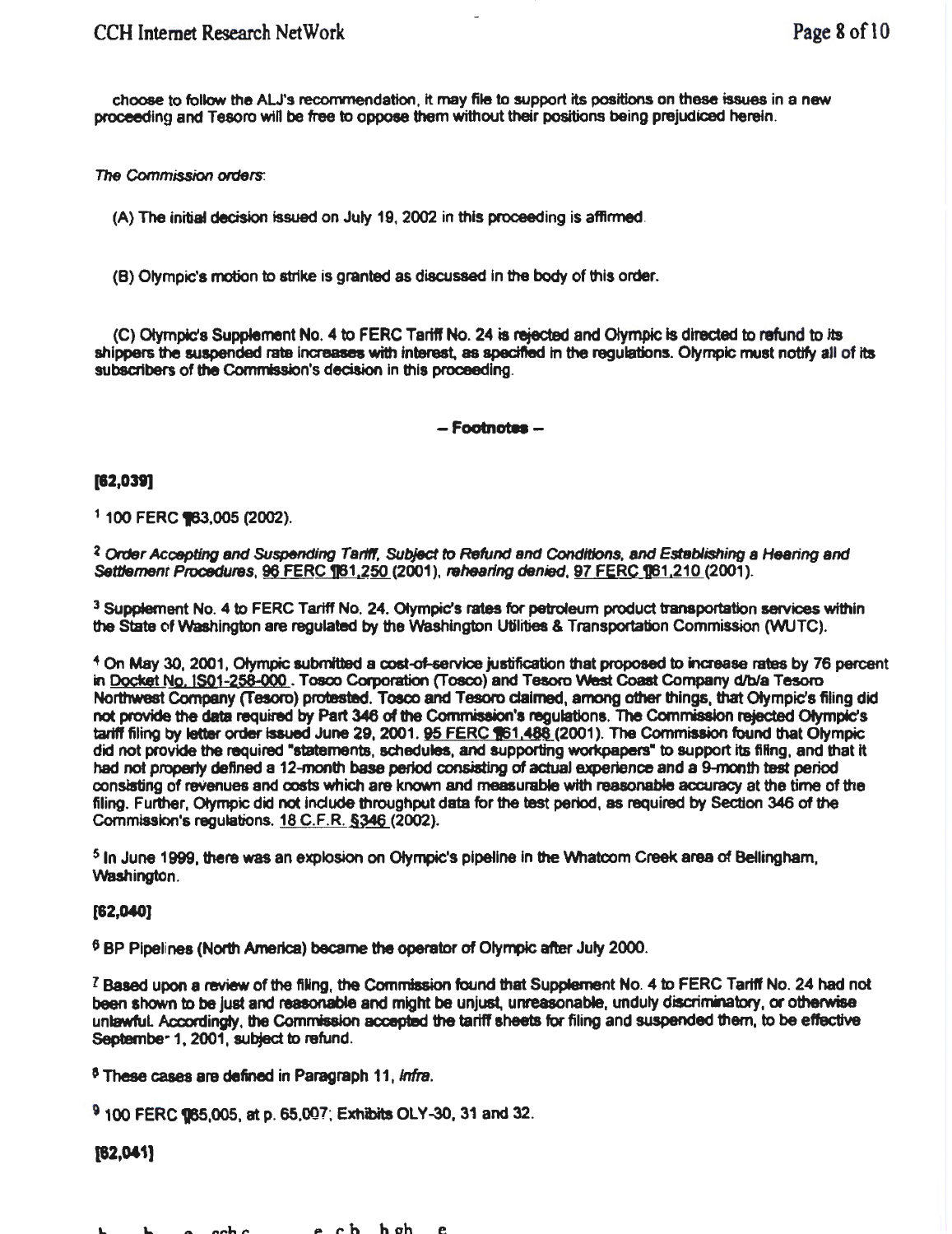CCH Internet Research NetWork

Page 9 of 10

lUI I I Ill

10 100 FERC 165,005, at pp. 65,008-009.

11 100 FERC 965,005, at p. 65,010.

12 100 FERC 165,005, at p. 65,009.

13 Olympic Brief on Exceptions (BOE) at 28.

14 18 C.F.R. §385.217 (2002).

15 Exh. OPL-28 at 3.

16 Exh. OLP-28 at 16-17.

 $17$  This position was confirmed by Olympic's counsel. 100 FERC  $\P$ 65,005, at p. 65,009.

18 The reliability of Olympic's accounting and records and the experience of the witnesses with Olympic's business and operations were peripheral factors in the ALJ's decision to grant summary disposition of the rate increase tartff filing.

19 Exh. OPL-1 at 3.

20 Exh. OPL-28 at 16.

21 Exh. OPL-27 at 10.

 $22$  Section 346.2 (a)(ii) states that "A test period must consist of a base period adjusted for changes in

## [62,042]

revenues and costs which are known and measurable with reasonable accuracy at the time of fiing and which will become effective within nine months after the last month of available actual experience utilized in the filing. For good cause shown, the Commission may allow reasonable deviation from the prescribed test period." 18 C.F.R. §346.2 (a)(ii) (2002).

23 100 FERC 165,005, at p. 65,007.

<sup>24</sup>. 100 FERC **965,005, at p. 65,009. Gaviota Terminal Company (Geviota), 76 FERC 983,004 (1996).** 

~ 18 C.F.R. §341\_.11(2002).

<sup>26</sup> Order Scheduling Oral Argument on Motion for Summary Disposition and Setting Date for Answer, June 18, 2002.

*V* Olympic BOE at 59.

<sup>28</sup>Tr. 136-37.

<sup>29</sup> Municipal Light Boards v. FPC, 450 F.2d 1341 (D.C. Cir. 1971).

[62,043]

30 ld. at 1346.

 $31$  The ALJ's finding that a carrier's tariff filing may be rejected, pursuant to 18 C.F.R. §341.11 (2002), because it does not comply with the regulations or violates any statue, regulation, policy or order of the Commission, is consistent with our decision on summary disposition.

 $L$  a cabo a ch hab  $\rho$